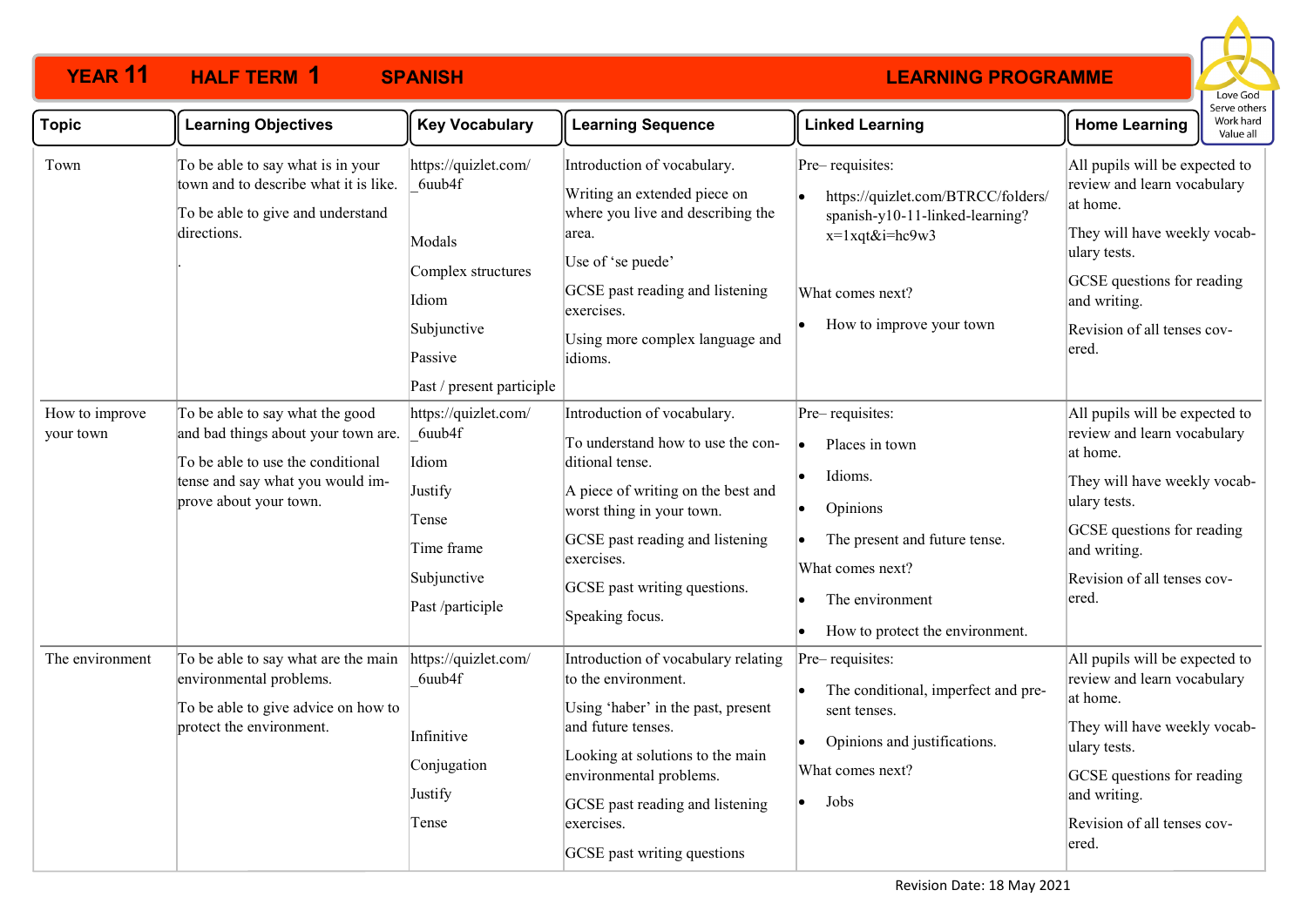

| <b>Topic</b>    | <b>Learning Objectives</b>                                                                                                                                                                                     | <b>Key Vocabulary</b>                                                                                                            | <b>Learning Sequence</b>                                                                                                                                                                                                                                                             | <b>Linked Learning</b>                                                                                                                                                                           | <b>Home Learning</b>                                                                                                                                                                                            | Work hard<br>Value all |
|-----------------|----------------------------------------------------------------------------------------------------------------------------------------------------------------------------------------------------------------|----------------------------------------------------------------------------------------------------------------------------------|--------------------------------------------------------------------------------------------------------------------------------------------------------------------------------------------------------------------------------------------------------------------------------------|--------------------------------------------------------------------------------------------------------------------------------------------------------------------------------------------------|-----------------------------------------------------------------------------------------------------------------------------------------------------------------------------------------------------------------|------------------------|
| Jobs            | To understand different types of<br>jobs.<br>To be able to describe a part time<br>job.<br>To be able to say what you do to<br>help at home.<br>To be able to say how much money<br>you get and when you work. | https://quizlet.com/<br>6uult5<br>Justify<br>Tense<br>Complex structures<br>Idiom<br>Subjunctive<br>Present / past participle    | Introduction of vocabulary for jobs<br>and part time jobs.<br>Extended piece of writing on jobs<br>using different conjugations.<br>Focus on exam technique.                                                                                                                         | Pre-requisites:<br>Opinions and justifications<br>Tenses<br>Idioms<br>What comes next?<br>Work experience.                                                                                       | All pupils will be expected to<br>review and learn vocabulary<br>at home.<br>They will have weekly vocab-<br>ulary tests.<br>GCSE questions for reading<br>and writing.<br>Revision of all tenses cov-<br>ered. |                        |
| Work experience | To be able to describe a work expe-<br>rience placement.                                                                                                                                                       | https://quizlet.com/<br>6uult5<br>Justify<br>Tense<br>Complex structures<br>Idiom<br>Narrate<br>Subjunctive /<br>past participle | Introduction of vocabulary.<br>Reading and writing GCSE ques-<br>tions.<br>The difference between the preter-<br>ite and imperfect tenses.<br>Extended piece of writing using the<br>preterite and imperfect tenses.<br>Translation practise on identifying<br>the different tenses. | Pre-requisites:<br>Idioms<br>$\bullet$<br>Prices and numbers<br>Tenses.<br>What comes next?<br>The conditional tense.<br>Using the subjunctive.<br>Saying what you would do in a gap<br>year.    | All pupils will be expected to<br>review and learn vocabulary<br>at home.<br>They will have weekly vocab-<br>ulary tests.<br>GCSE questions for reading<br>and writing.<br>Revision of all tenses cov-<br>ered. |                        |
| A gap year      | To be able to say different activities<br>you could do in a gap year.<br>To explain the advantages of a gap<br>year.<br>To fully understand the conditional<br>tense and the subjunctive.                      | https://quizlet.com/<br>6uult5<br>Justify<br>Tense<br>Complex structures<br>Idiom<br>Narrate<br>subjunctive                      | Recap of the conditional tense.<br>Introduction of activities you could<br>do on a gap year.<br>Speaking focus on role plays and<br>photo cards.<br>Reading, writing and listening<br>GCSE questions.                                                                                | Pre-requisites:<br>The conditional tense.<br>$\bullet$<br>Opinions and justifications.<br>$\bullet$<br>Narration<br>Idioms.<br>$\bullet$<br>What comes next?<br>Festivals and healthy lifestyle. | All pupils will be expected to<br>review and learn vocabulary<br>at home.<br>They will have weekly vocab-<br>ulary tests.<br>GCSE questions for reading<br>and writing.<br>Revision of all tenses cov-<br>ered. |                        |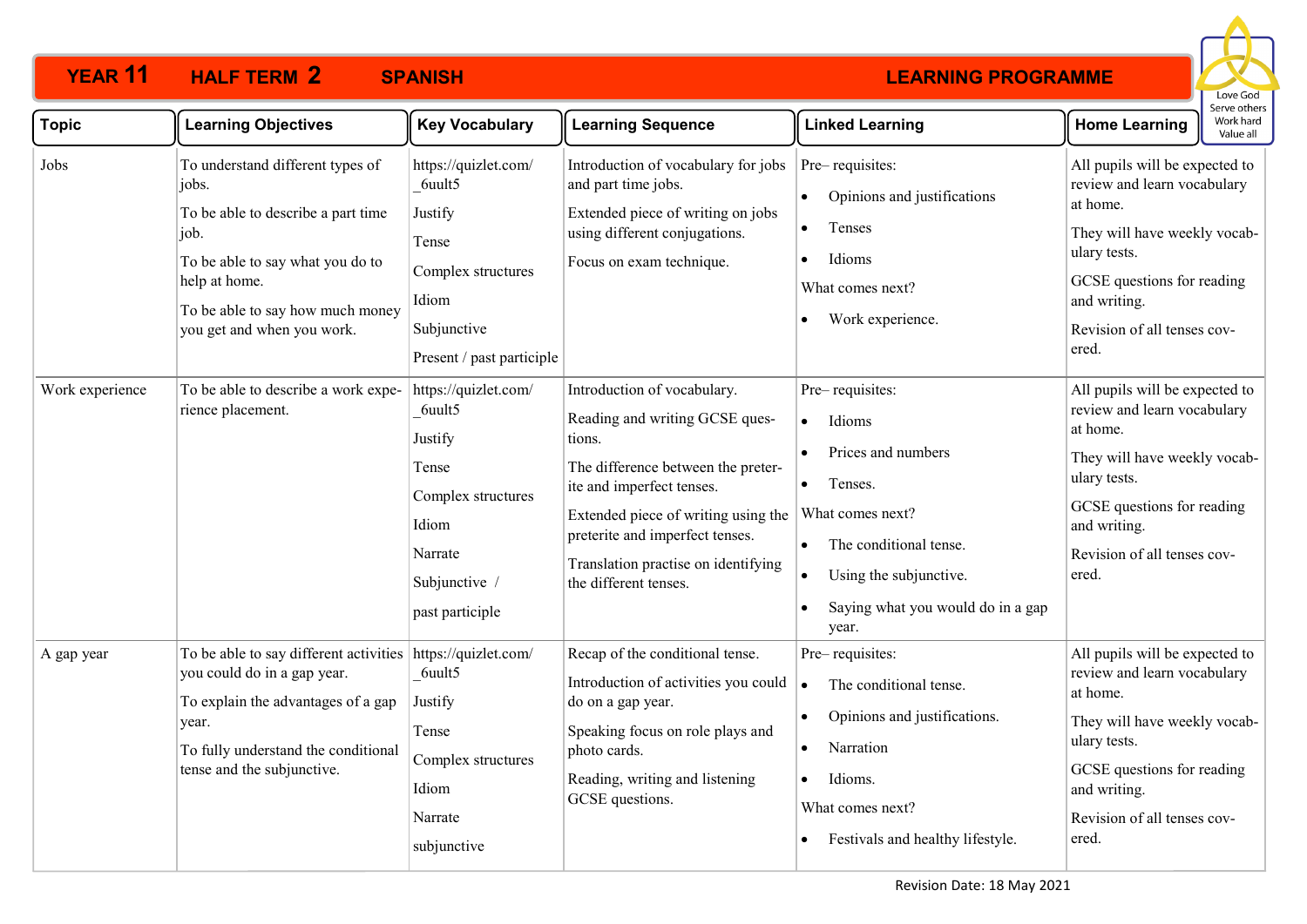

| <b>Topic</b>       | <b>Learning Objectives</b>                                                                                                                                                                                                                                         | <b>Key Vocabulary</b>                                                                                                                                                                             | <b>Learning Sequence</b>                                                                                                                                                                                                                                                                                                                                                                                                                                                                                   | <b>Linked Learning</b>                                                                                                                                                                                                             | serve other<br>Work hard<br><b>Home Learning</b><br>Value all                                                                                                                                                                                                                                                                                                                                                                      |
|--------------------|--------------------------------------------------------------------------------------------------------------------------------------------------------------------------------------------------------------------------------------------------------------------|---------------------------------------------------------------------------------------------------------------------------------------------------------------------------------------------------|------------------------------------------------------------------------------------------------------------------------------------------------------------------------------------------------------------------------------------------------------------------------------------------------------------------------------------------------------------------------------------------------------------------------------------------------------------------------------------------------------------|------------------------------------------------------------------------------------------------------------------------------------------------------------------------------------------------------------------------------------|------------------------------------------------------------------------------------------------------------------------------------------------------------------------------------------------------------------------------------------------------------------------------------------------------------------------------------------------------------------------------------------------------------------------------------|
| Festivals<br>Food  | To understand the different festi-<br>vals in Spain and what happens<br>during them.<br>To understand the importance of<br>festivals in Spain.<br>To understand a wider variety of<br>foods and opinions.<br>To extend photo card answers and<br>answer in detail. | Justify<br>Tense<br>Infinitive<br>Conjugate<br>Idiom<br>Complex language<br>subjunctive<br>Present / past participle<br>Justify<br>Tense<br>subjunctive<br>Idiomatic<br>Present / past participle | Looking at the different festivals<br>and what they consist of.<br>Listening and reading GCSE ques-<br>tions.<br>Comparing festivals and looking<br>into the culture of Spain.<br>Pieces of writing saying which fes-<br>tivals you would like to go to and<br>why.<br>Introduction of more interesting<br>types of food and adjectives.<br>Listening and reading GCSE ques-<br>tions.<br>Speaking focus on role plays and<br>photo cards by being able to de-<br>scribe an image and extend an-<br>swers. | Pre-requisites:<br>Opinions<br>Tenses<br>Conjugations<br>Idioms and complex language<br>What comes next?<br>Food<br>Pre-requisites:<br>Food from year 9.<br>Opinions.<br>Tenses<br>What comes next?<br>Leading a healthy lifestyle | All pupils will be expected to<br>review and learn vocabulary<br>at home.<br>They will have weekly vocab-<br>ulary tests.<br>GCSE questions for reading<br>and writing.<br>Revision of all tenses cov-<br>ered.<br>All pupils will be expected to<br>review and learn vocabulary<br>at home.<br>They will have weekly vocab-<br>ulary tests.<br>GCSE questions for reading<br>and writing.<br>Revision of all tenses cov-<br>ered. |
| Healthy life style | To understand what is a healthy /<br>unhealthy life style and what it con-<br>sists of.                                                                                                                                                                            | Tense<br>Justify<br>Modals<br>subjunctive<br>Idiomatic<br>Present / past participle                                                                                                               | Introduction of vocabulary.<br>Recap of the conditional and future<br>tenses.<br>Extended piece of writing using at<br>least 4 tenses to compare your life-<br>style in the past to now and what<br>you are going to do in the future.<br>Listening and reading GCSE ques-<br>tions.                                                                                                                                                                                                                       | Pre-requisites:<br>Food<br>Opinions.<br>Tenses<br><b>PSHE</b><br>What comes next?<br>Exam technique                                                                                                                                | All pupils will be expected to<br>review and learn vocabulary<br>at home.<br>They will have weekly vocab-<br>ulary tests.<br>GCSE questions for reading<br>and writing.<br>Revision of all tenses cov-<br>ered.                                                                                                                                                                                                                    |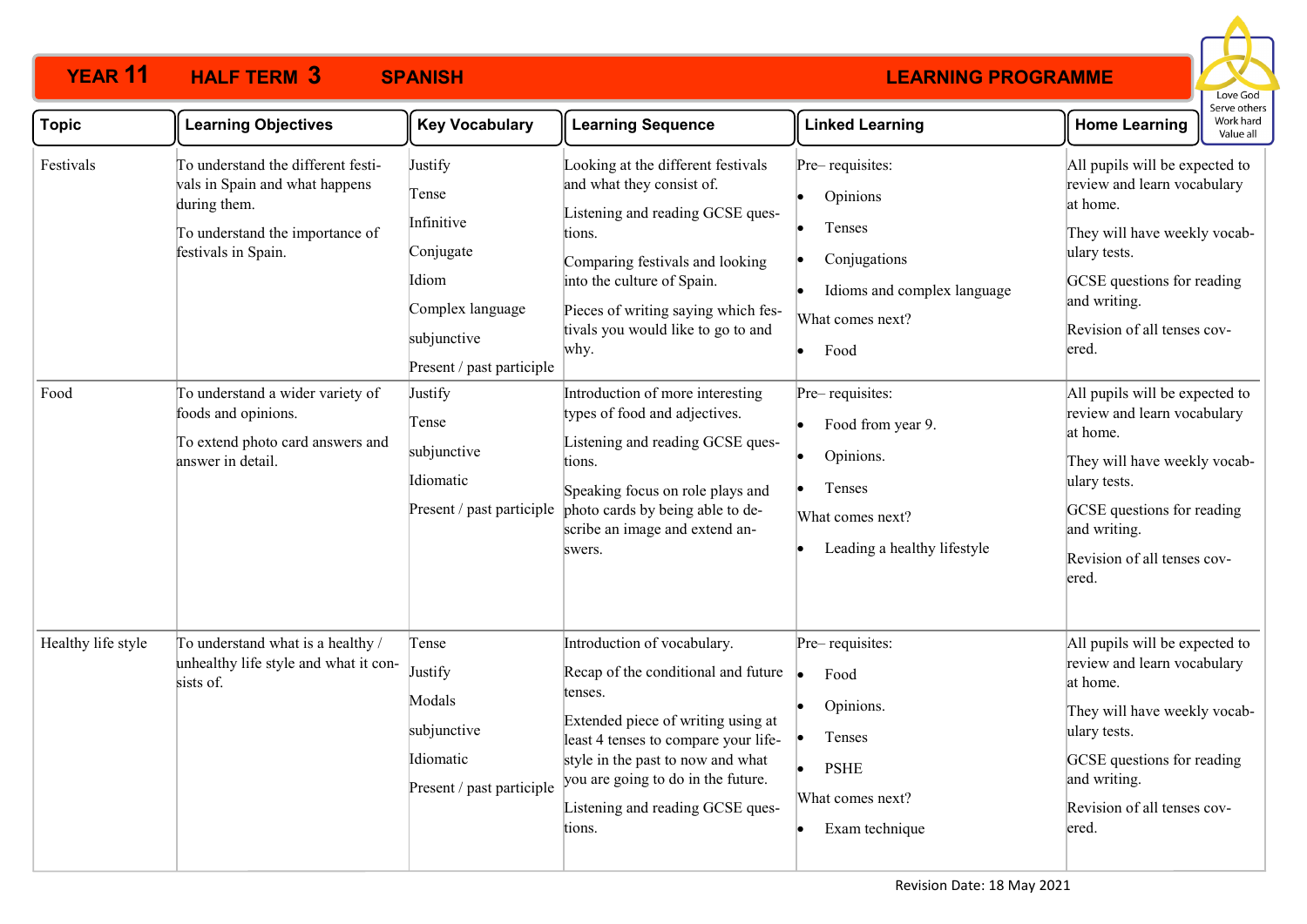

| <b>Topic</b> | <b>Learning Objectives</b>                                        | <b>Key Vocabulary</b>                                                                                                                                   | <b>Learning Sequence</b>                                                                                                                                                                                                                                                                                                                                                                                                                                                                                                                                                                                                                                                                                                                                                                                                                                          | <b>Linked Learning</b>                                                                                       | <b>Home Learning</b>                                                                                                                                                                                            | ו יכטווכו<br>Work hard<br>Value all |
|--------------|-------------------------------------------------------------------|---------------------------------------------------------------------------------------------------------------------------------------------------------|-------------------------------------------------------------------------------------------------------------------------------------------------------------------------------------------------------------------------------------------------------------------------------------------------------------------------------------------------------------------------------------------------------------------------------------------------------------------------------------------------------------------------------------------------------------------------------------------------------------------------------------------------------------------------------------------------------------------------------------------------------------------------------------------------------------------------------------------------------------------|--------------------------------------------------------------------------------------------------------------|-----------------------------------------------------------------------------------------------------------------------------------------------------------------------------------------------------------------|-------------------------------------|
| Exam skills  | To deepen understanding of exam<br>techniques in the four skills. | https://quizlet.com/<br>6uub4f<br>https://quizlet.com/<br>6umk9v<br>https://quizlet.com/<br>6umk3j<br>https://quizlet.com/<br>6uult5<br><b>UNICORNS</b> | Reading -Past paper questions and<br>example and looking at how to<br>extract information and avoid dis-<br>tractors.<br>Looking at answering in enough<br>detail.<br>Listening-Past paper questions<br>and example and looking at how to<br>extract information and avoid dis-<br>tractors.<br>Looking at answering in enough<br>detail.<br>Writing-Aiming to use at least 3<br>tenses at foundation and 6 tenses at<br>higher and fully including UNI-<br>CORNS in all pieces of writing.<br>Focusing on tenses and how/when<br>to use them for the translation.<br>Speaking-Developing speaking to<br>include tenses and a range of vo-<br>cabulary.<br>Practising role plays and how to<br>answer them using correct exam<br>technique.<br>Looking at example photo card<br>questions and how to expand an-<br>swers including as much detail as<br>possible. | Pre-requisites:<br><b>UNICORNS</b><br>All previous vocabulary and tenses.<br>What comes next?<br>GCSE exams. | All pupils will be expected to<br>review and learn vocabulary<br>at home.<br>They will have weekly vocab-<br>ulary tests.<br>GCSE questions for reading<br>and writing.<br>Revision of all tenses cov-<br>ered. |                                     |